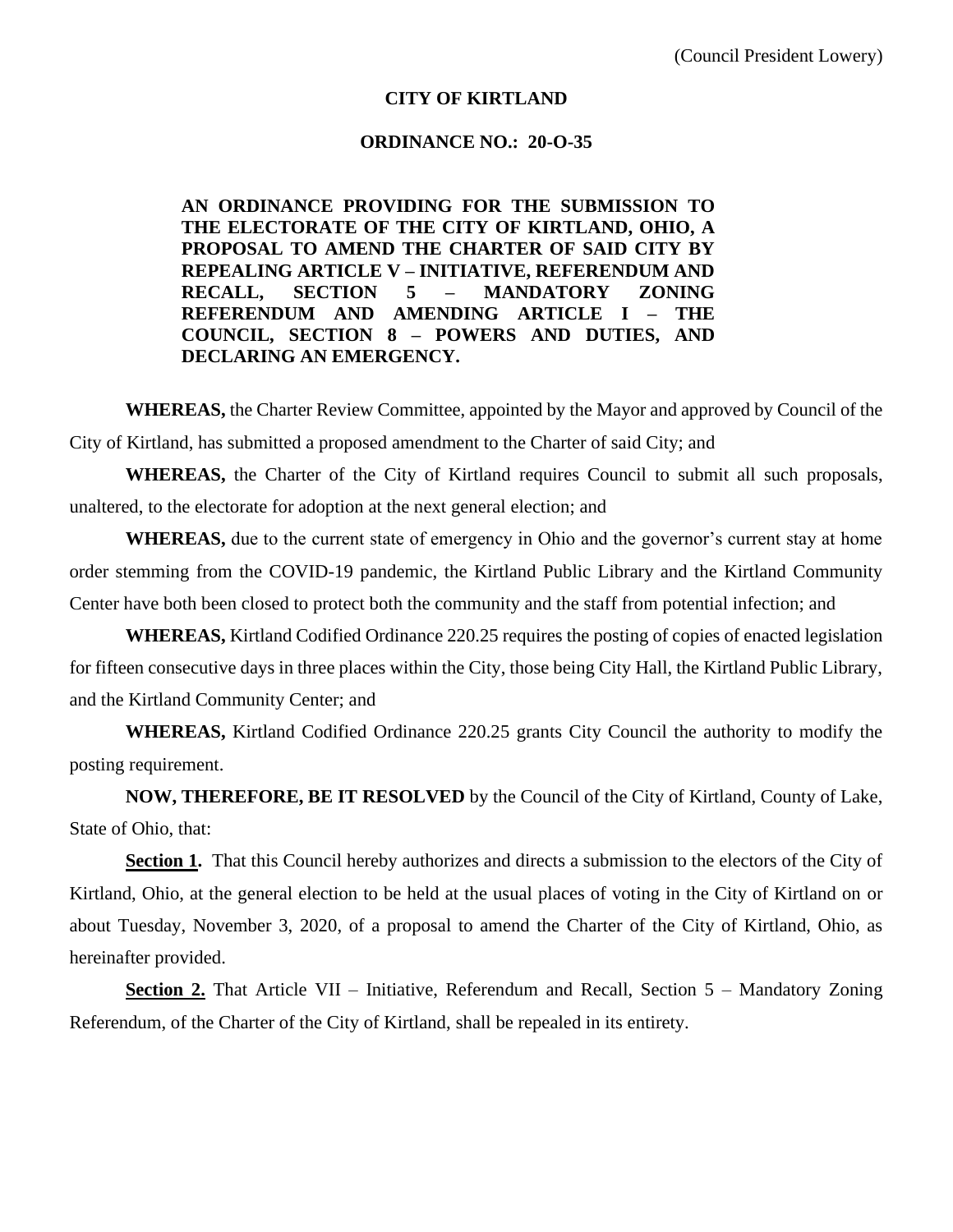(Council President Lowery) (Ordinance No. 20-O-35) Page 2

**Section 3.** That Article I – The Council, Section  $8$  – Powers and Duties, Subsection (h)(7), of the Charter of the City of Kirtland, be amended so that said section as amended shall provide and read as follows:

## **ARTICLE I THE COUNCIL**

## **SECTION 8. Powers and Duties.**

(h)

(7) No action of the Council authorizing any change in the boundaries of the City, or the surrender or joint exercise of any of its powers, or granting any franchise, or any zoning amendment or change in the zoning map, or contracting for the supply to the City or its inhabitants of the product or service of any utility, whether Municipally owned or not, shall be taken as an emergency measure.

**Section 4.** That the foregoing proposed amendments, if approved by a majority of the electors voting thereon at the aforesaid election to be held on or about November 3, 2020, shall become a part of the Charter of the City of Kirtland, Ohio shall become effective immediately upon its adoption and all prior versions of this Charter be repealed.

**Section 5.** That the ballot submitting the question of the adoption of the aforesaid amendments will be read substantially as follows:

"Proposed Charter Amendment"

# City of Kirtland

A majority of affirmative votes is necessary for passage.

Shall the Charter of the City of Kirtland, Ohio, Article VII – Initiative, Referendum and Recall, Section 5 – Mandatory Zoning Referendum be repealed to eliminate a mandatory zoning referendum and shall Article I – The Council, Section 2 – Powers and Duties, be amended to prohibit City Council from

enacting any zoning amendment or change in the zoning map as an emergency measure?

**Section 6.** That the Clerk of Council be, and hereby is, authorized and directed to certify a copy of this Ordinance to the Lake County Board of Elections for an election to be held at the next general election to be held on or about November 3, 2020.

Section 7. That the Clerk of Council be, and hereby is, authorized and directed to provide notice pursuant to Ohio Revised Code, Section 731.211 in one of the two following ways:

- 1. Not less than thirty days prior to the election, mail a copy of the proposed charter amendment to each elector whose name appears upon the poll or registration books of the last regular or general election held therein; or
- 2. The full text of the proposed charter amendment shall be published once a week for not less than two consecutive weeks in a newspaper of general circulation in the municipal corporation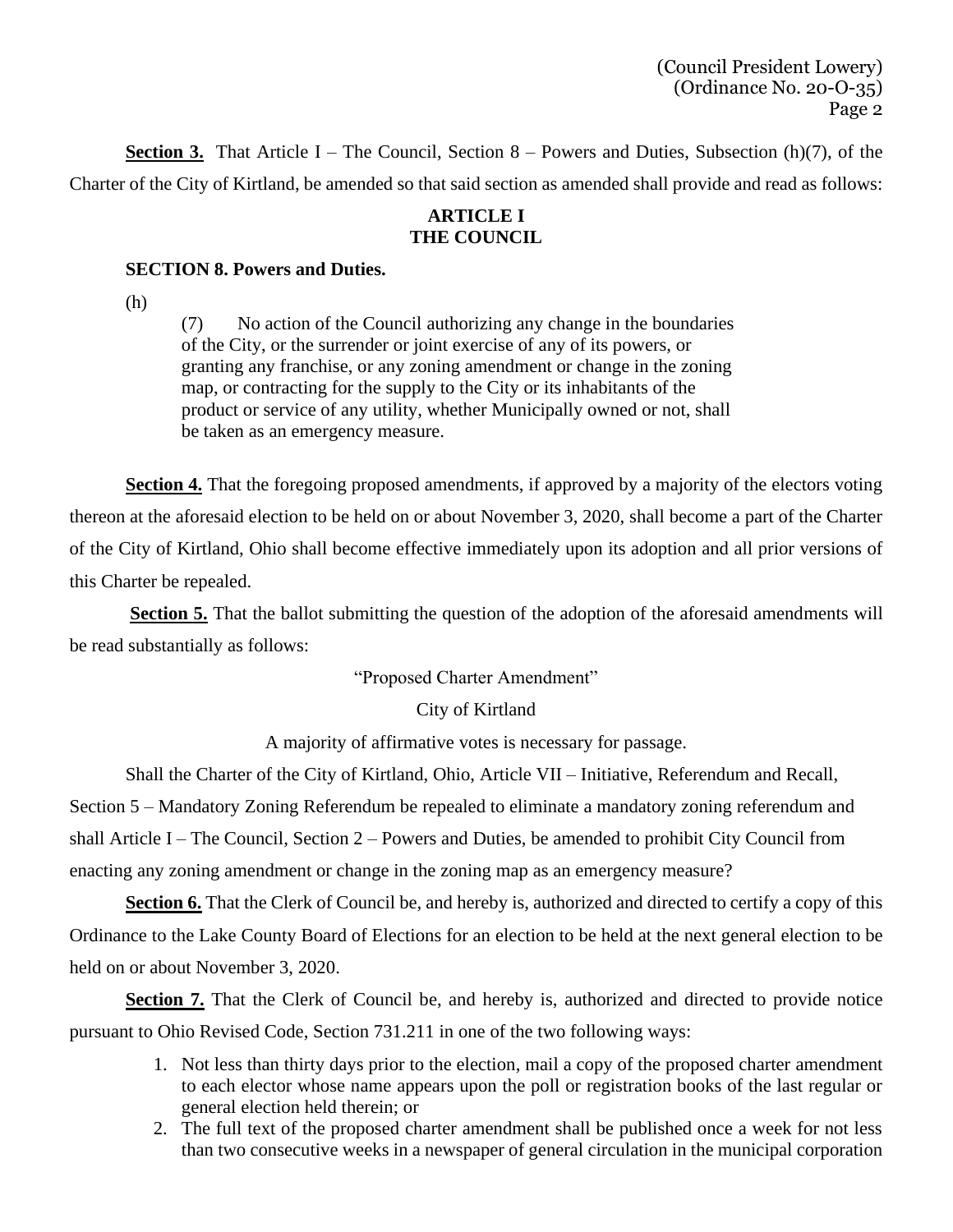or as provided in section 7.16 of the Revised Code, with the first publication being at least fifteen days prior to the election at which the amendment is to be submitted to the electors.

Section 8. That there shall be and is hereby appropriated from the General Fund a sufficient sum of money to pay the cost of printing or otherwise preparing and mailing said copies of said proposed Charter Amendment and of publishing such election notice.

**Section 9.** The City Council, pursuant to its authority in Kirtland Codified Ordinance, Section 220.25 and due to the COVID-19 pandemic, hereby modifies the requirement to post this enacted legislation in three places and requires the following:

- 1. The Clerk of Council is hereby directed to post the enacted legislation in City Hall for fifteen (15) consecutive days after the effective date of this legislation; and
- 2. Due to the closures of the Kirtland Public Library and the Kirtland Community Center, the Clerk of Council is not required to post said enacted legislation in those locations; and
- 3. The Clerk of Council is hereby directed to post the enacted legislation on the City of Kirtland's website for fifteen (15) consecutive days after the effective date of this legislation.

**Section 10.** It is found and determined that all formal actions of this Council concerning and relating to the passage of this Ordinance were passed in an open meeting of this Council, and that all deliberations of this Council and of any of its committees that resulted in such formal action were in meetings open to the public, in compliance with all legal requirements including Section 121.22 of the Ohio Revised Code.

**Section 11.** This Ordinance is hereby declared to be an emergency measure necessary for the immediate preservation of the public peace, health and safety of the City, and for the further reason that it is necessary to file a certified copy of this Ordinance and the proposed form of the ballot question with the Board of Elections of Lake County not later than 90 days prior to the November 3, 2020 election as provided herein; wherefor, this Ordinance shall be in full force and effect immediately upon its passage by the affirmative vote of five (5) members of Council and approval by the Mayor, otherwise this Ordinance shall be in effect from and after its adoption at the earliest period allowed by law.

| <b>First Reading:</b> |  |
|-----------------------|--|
| Second Reading:       |  |
| Third Reading:        |  |

DATE PASSED: